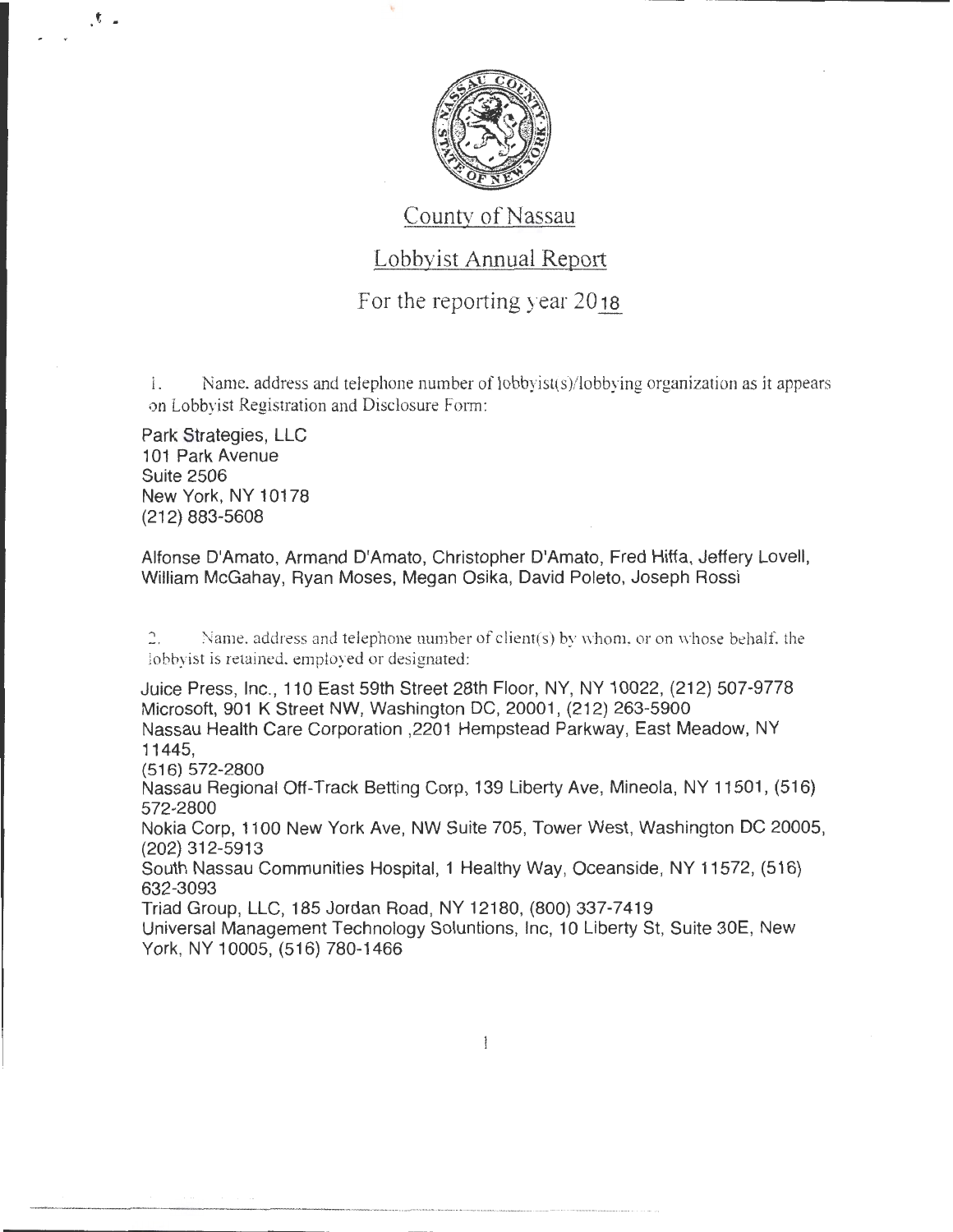3. A description of the subject or subjects on which each lobbyist retained, employed or designated by such client has lobbied:

#### Client/Activity

f

Universal Management Technology Solutions, Inc./Facilitate meeting with County Rep's regarding procurment of information technology, products and services-Nutanix- data replacement

4. Names of the persons and agencies before which such lobbyist has lobbied:

Helena Williams, Office of Cheif Deputy County Executive of Nassau County

S. List below amounts for any compensation paid or owed to the lobbyist during the prior year for the purposes of lobbying. Such amounts shall be detailed as to amount, to whom paid and for what purpose.

| Amount<br>\$5000.00<br><b>NORTHERN AND CARD TO AN A REPORT OF A STATE OF A STATE OF A STATE OF A STATE OF A STATE OF A STATE OF A STATE OF A STATE OF A STATE OF A STATE OF A STATE OF A STATE OF A STATE OF A STATE OF A STATE OF A STATE OF A STATE O</b> | Details<br>Compensation for government relations servicess - Universal<br>Management Technology Solutions, Inc. |  |
|-------------------------------------------------------------------------------------------------------------------------------------------------------------------------------------------------------------------------------------------------------------|-----------------------------------------------------------------------------------------------------------------|--|
| <b>NEW COMMONSTANCE IN THE SAME REPAIRING THE STATE</b>                                                                                                                                                                                                     |                                                                                                                 |  |
|                                                                                                                                                                                                                                                             |                                                                                                                 |  |
| _________________________________                                                                                                                                                                                                                           |                                                                                                                 |  |
| <b>CORRADO ACOMPANYING IN INCANNIANO</b>                                                                                                                                                                                                                    |                                                                                                                 |  |
| <b>CONTRACTOR COMMUNICATION</b>                                                                                                                                                                                                                             |                                                                                                                 |  |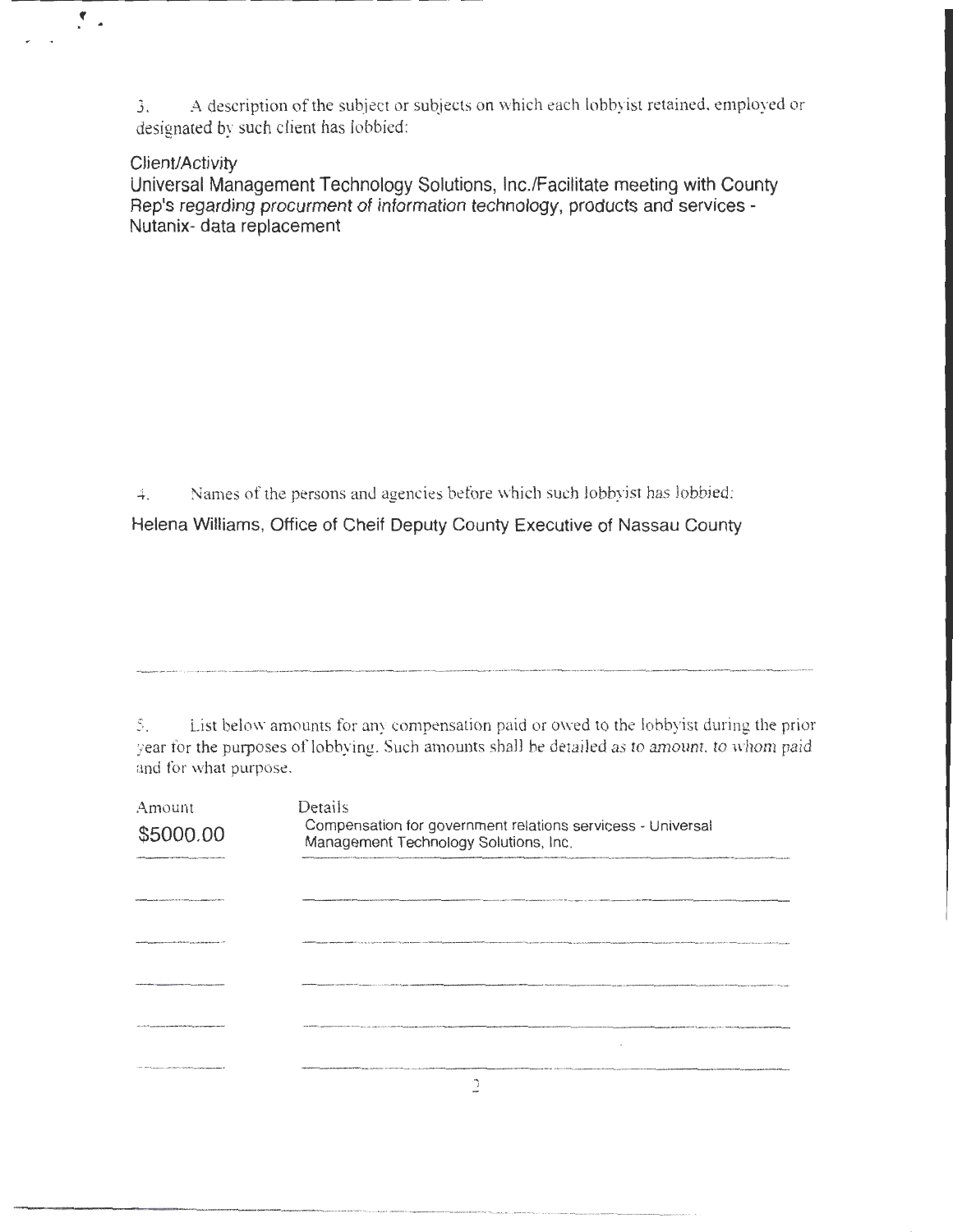| ARABAMAN MARITA - Month 128 Millened Editor Arms Mod-                                                       | PERIOD CONTROLLED AND CONSULTATION OF TRANSPORTED AND CONSULTATION OF THE OWNER OF THE OWNER OF THE OWNER OF THE CONSULTATION OF THE CONSULTATION OF THE CONSULTATION OF THE CONSULTATION OF THE CONSULTATION OF THE CONSULTAT |
|-------------------------------------------------------------------------------------------------------------|--------------------------------------------------------------------------------------------------------------------------------------------------------------------------------------------------------------------------------|
| The straight congression in this state of the first state of the first sign and an exhibition of entered in | THE COMPOSITE CONTRACT OF CONTRACT CONTRACT OF CONTRACT OR ANYWHERE CONTRACT OF CONTRACT OF CONTRACT OF CONTRACT OF CONTRACT OF CONTRACT OR CONTRACT OF CONTRACT OF CONTRACT OF CONTRACT OF CONTRACT OF CONTRACT OF CONTRACT O |
| THE REAL PROPERTY AND RESIDENT THAT A CHARACTERY AND ARRANGEMENT                                            | The figure was an analyzed and a series of the company of the series of the series of the series and a series and a series and a series of the series of the series of the series and a series of the series of the series and |
| A R. P. LEWIS CO., LANSING MICH. 49-14039-1-120-2                                                           | The first contract of the contract of the contract of the contract of the first contract of the contract of the first of the first contract of the contract of the contract of the contract of the contract of the contract of |
| THE USA SERVER PROTECTIVE AT THE RESIDENCE OF THE RESIDENCE OF THE ASSESSED FOR THE REAL PROPERTY.          | Vibio companies and a series of the companies of the companies and a series and a series and the companies of the companies of the contract the contract in the contract of the companies of the companies of the companies of |

 $\label{eq:2} \frac{1}{\sqrt{2}}\left(\frac{1}{\sqrt{2}}\right)^2\frac{1}{\sqrt{2}}\left(\frac{1}{\sqrt{2}}\right)^2.$ 

6. List below the cumulative total amounts earned for lobbying throughout the year: **\$5000.00** 

7. List below the expenses incurred or expensed by lobbyist for the purpose of lobbying:

| Amount   | Details                            |  |  |
|----------|------------------------------------|--|--|
| \$38.00  | Telecommunications                 |  |  |
| \$277.00 | Salaries of non-lobbying employees |  |  |
|          |                                    |  |  |
|          |                                    |  |  |
|          |                                    |  |  |
|          |                                    |  |  |
|          |                                    |  |  |
|          |                                    |  |  |
|          |                                    |  |  |
|          |                                    |  |  |
|          |                                    |  |  |
|          |                                    |  |  |
|          |                                    |  |  |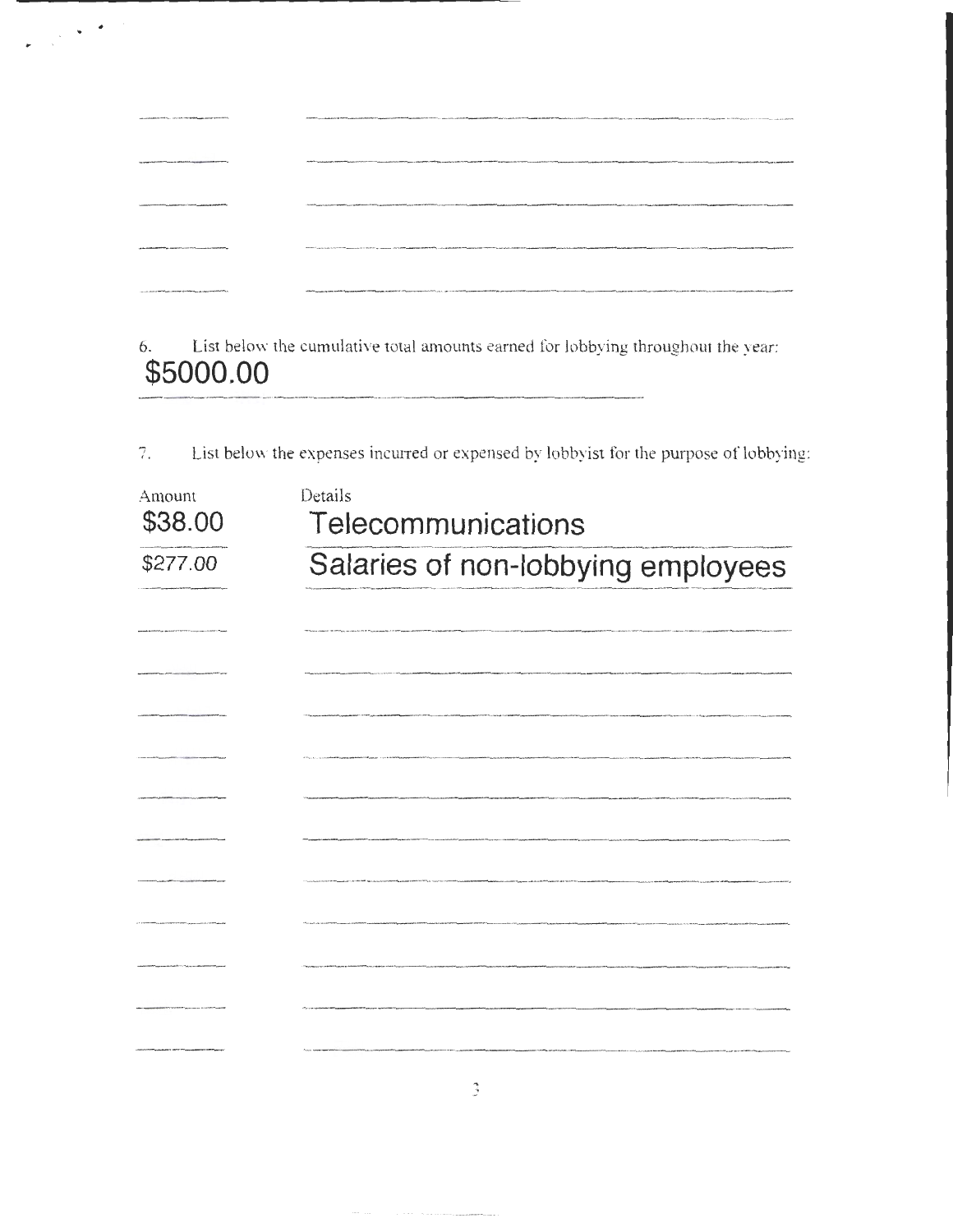8. List below the cumulative total amounts expended for lobbying throughout the year: **\$315.00** 

I understand that copies of this form will be sent to the Nassau County Department of Information Technology ("IT") to be posted on the County's website.

I also understand that upon termination of retainer, employment or designation I must give written notice to the County Attorney within thirty (30) days of termination.

VERIFICATION: 1 certify that all statements made on this statement are true, correct and complete to the best of my knowledge and belief and I understand that the willful making of any false statement of material fact herein will subject me to the provisions of law relevant to the making and filing of false instruments and will render such statement null and void.

 $\mathscr{N}$ 

and the state of

 $\overline{1}$ 

| 01/14/2019<br>Dated:      | Signed:<br><i>(Junkylll W flod</i><br>Christopher D'Amato<br>Print Name: |
|---------------------------|--------------------------------------------------------------------------|
|                           | EVP & General Counsel<br>Title:                                          |
| STATE OF NEW YORK)        |                                                                          |
| SS:<br>COUNTY OF NASSAU ) |                                                                          |
| Sworn to before me this   |                                                                          |
| Day of                    | $.20\frac{19}{1}$                                                        |
| NOTARY PUB                |                                                                          |

JOANNA T **RUSSO**  NOTARY PUBLIC-STATE OF **NEW YORK**  No . 01 RU61 29002 Qualified In Na ssau **County**  My Commission Expires **06-20-2021** 

4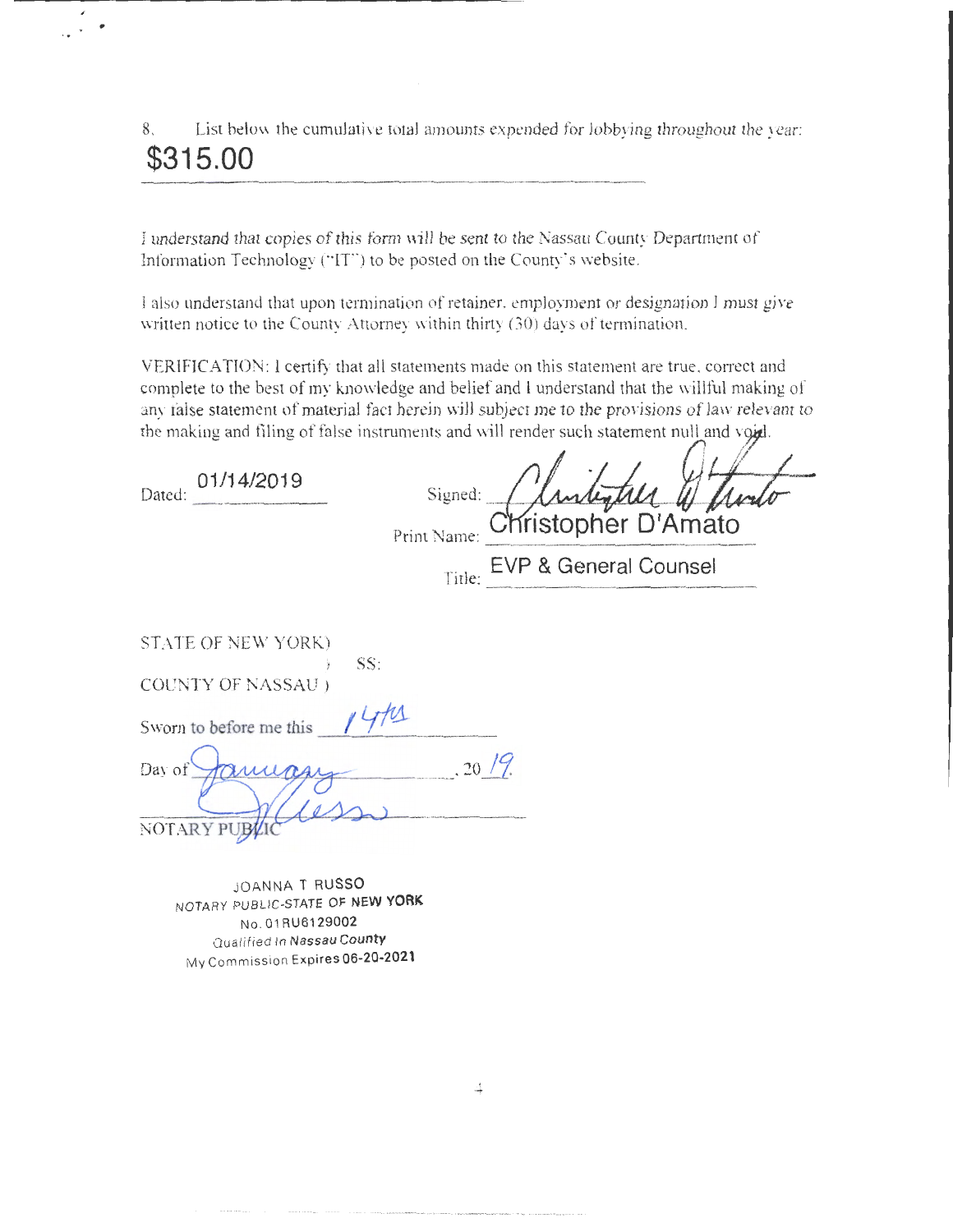

#### County of Nassau

## Lobbyist Annual Report

#### For the reporting year  $2018$

1. Name, address and telephone number of lobbyist(s)/lobbying organization as it appears on Lobbyist Registration and Disclosure Form:

Park Strategies, LLC 101 Park Avenue Suite 2506 New York, NY 10178 (212) 833-5608

2. Name. address and telephone number of client(s) by whom, or on whose behalf, the lobbyist is retained, employed or designated:

Gannett Fleming Engineers & Architects, P.C. Gannett Fleming, Inc. P. 0. Box 67100 Harrisburg, PA 17106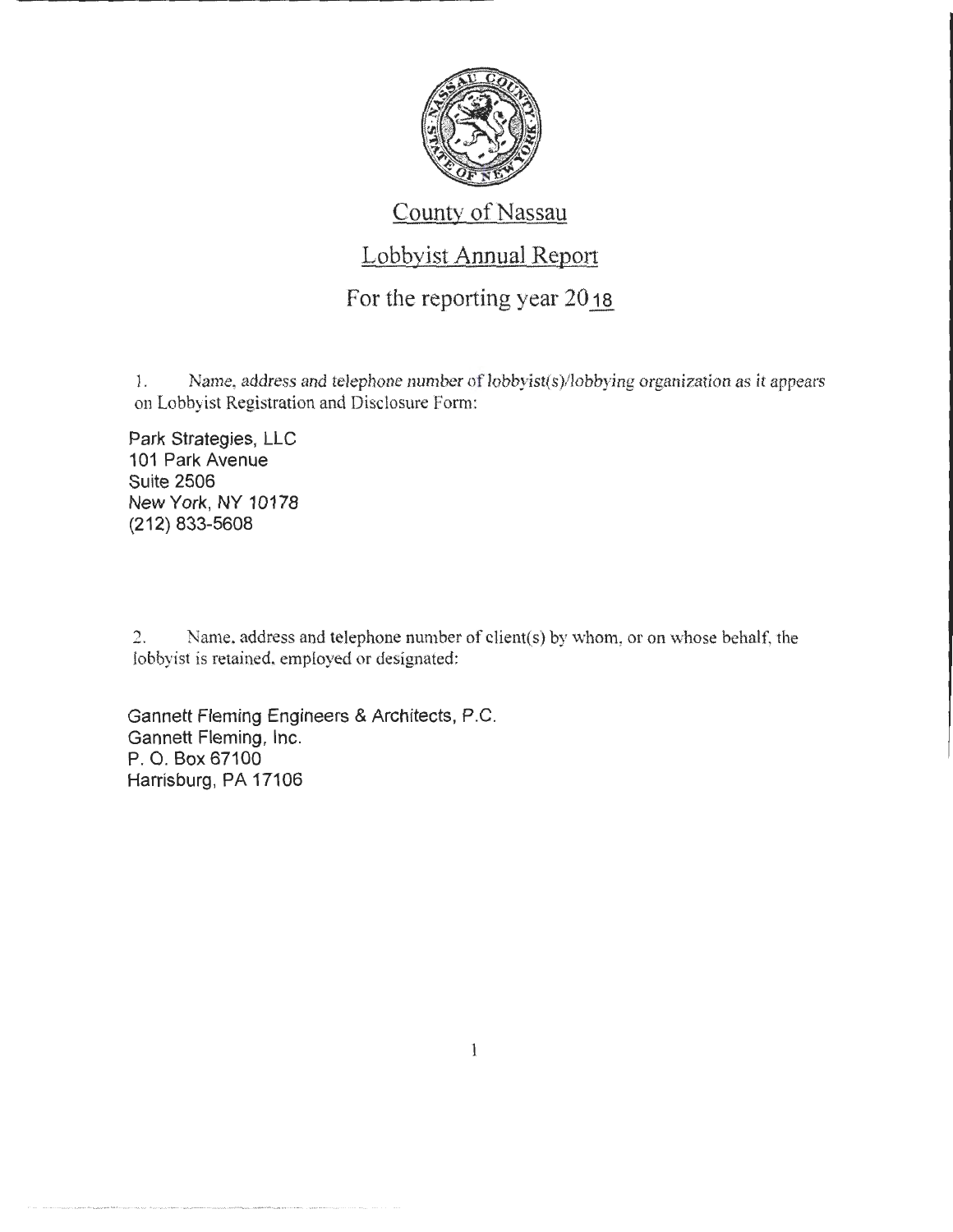3. A description of the subject or subjects on which each lobbyist retained, employed or designated by such client has lobbied:

N/A

4. Names of the persons and agencies before which such lobbyist has lobbied:

N/A

5. List below amounts for any compensation paid or owed to the lobbyist during the prior year for the purposes of lobbying. Such amounts shall be detailed as to amount, to whom paid and for what purpose.

| Amount<br>\$60,000 | Details<br>Paid to Park Strategies, LLC, for lobbying state government officials |
|--------------------|----------------------------------------------------------------------------------|
|                    |                                                                                  |
|                    |                                                                                  |
|                    |                                                                                  |
|                    |                                                                                  |
|                    |                                                                                  |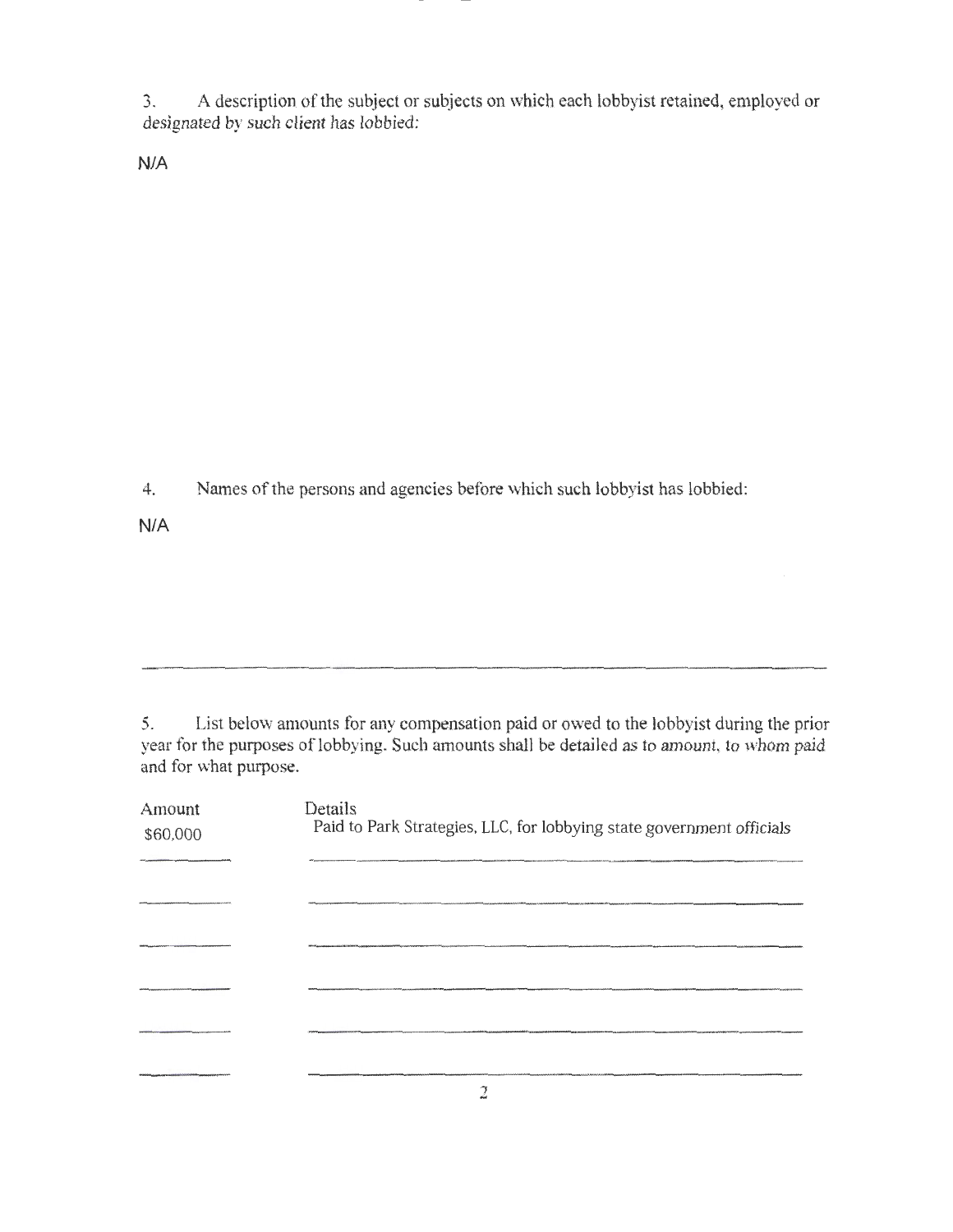|                                                       | digmassa mentallises in a status sendimental particular and particular property interest and a status of the content and a status of the content of the content of the content of the content of the content of the content of |
|-------------------------------------------------------|--------------------------------------------------------------------------------------------------------------------------------------------------------------------------------------------------------------------------------|
|                                                       |                                                                                                                                                                                                                                |
| www.communications.com/communications/communications/ |                                                                                                                                                                                                                                |

6. List below the cumulative total amounts earned for lobbying throughout the year: \$60,000

7. List below the expenses incurred or expensed by lobbyist for the purpose of lobbying:

| Amount    | Details   |
|-----------|-----------|
| $\rm N/A$ | $\rm N/A$ |
|           |           |
|           |           |
|           |           |
|           |           |
|           |           |
|           |           |
|           |           |
|           |           |
|           |           |
|           |           |
|           |           |
|           |           |
|           |           |
|           |           |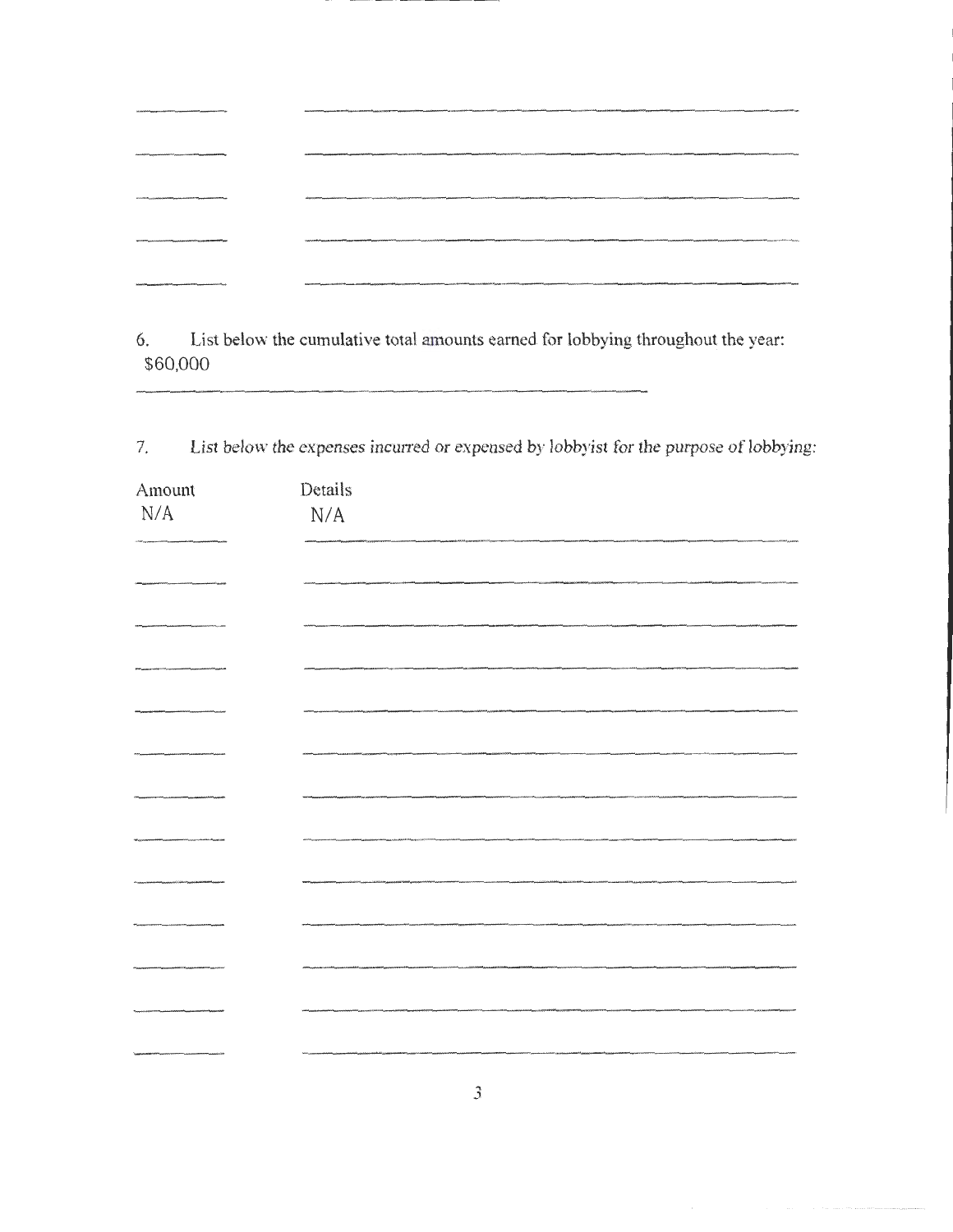8. List below the cumulative total amounts expended for lobbying throughout the year: N/A

I understand that copies of this form will be sent to the Nassau County Department of Infonnation Technology ("IT') to be posted on the County's website.

I also understand that upon termination of retainer, employment or designation I must give written notice to the County Attorney within thirty (30) days of termination.

VERIFICATION: l certify that all statements made on this statement are true, correct and complete to the best of my knowledge and belief and I understand that the willful making of any false statement of material fact herein will subject me to the provisions of law relevant to the making and filing of false instruments and will render such statement null and void.

| Dated: $J$ anyony $14, 2019$<br>Signed:<br>Audrey J. Daly<br>Print Name:<br>Title: Vice President |
|---------------------------------------------------------------------------------------------------|
|                                                                                                   |
| STATE OF NEW YORK) STATE OF PENNSYLVANIA<br>SS:                                                   |
| COUNTY OF NASSAU (COUNTY OF CUMBERLAND                                                            |
| 14TH<br>Sworn to before me this                                                                   |
| Day of HNUARY<br>, 2019.                                                                          |
| <b>RY PUBLIC</b>                                                                                  |
| COMMONWEALTH OF PENNSYLVANIA                                                                      |
| NOTARIAL SEAL<br>LEA ANN SCHMOLZE, Notary Public<br>East Pennsboro Twp., Cumberland County        |

**My COmmission Expires February 20, 2021**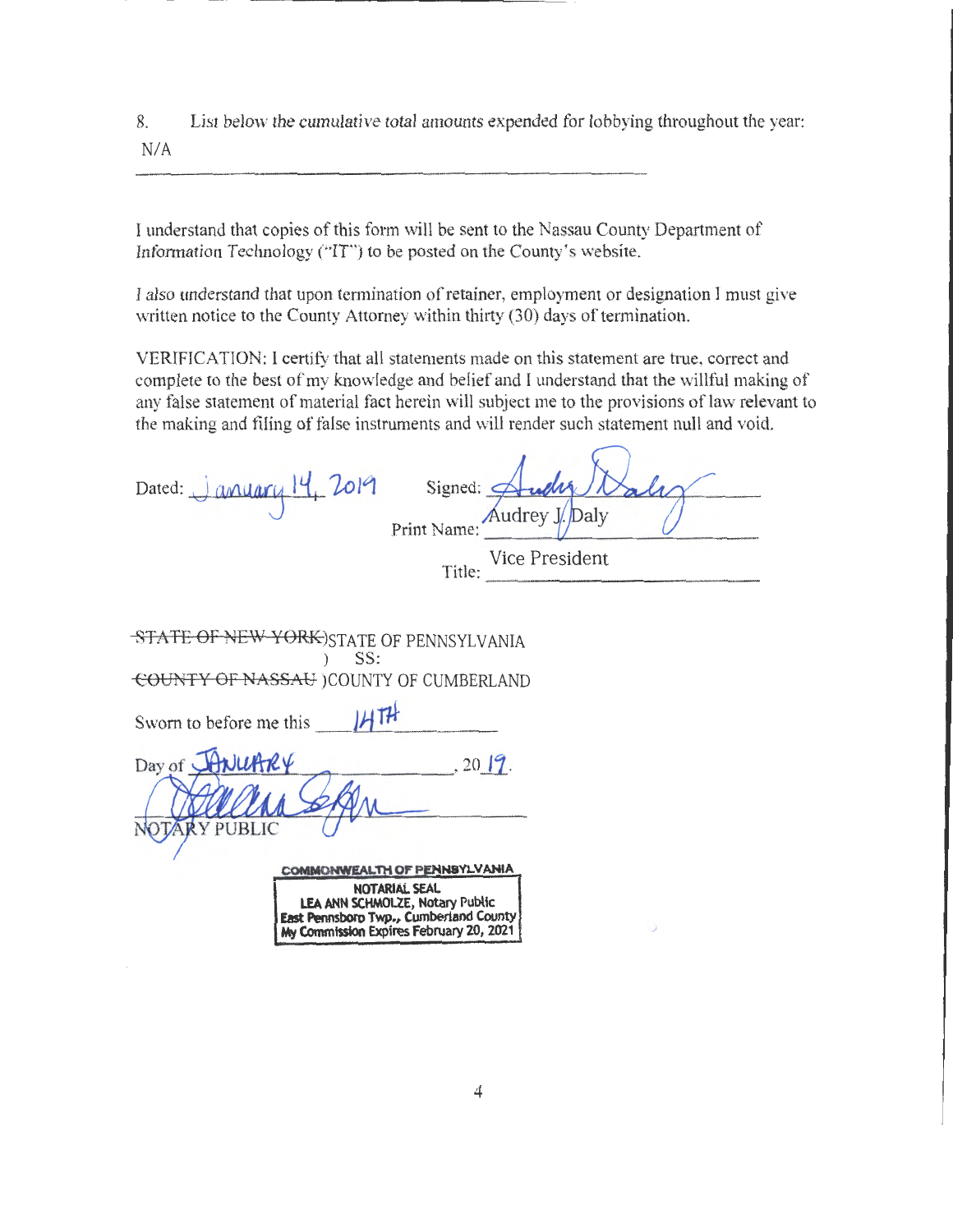

January 8, 2019

Jared A. Kasschau, Esq. County Attorney County of Nassau One West Street Mineola, New York 11501-4813

Annual Client Lobbying Report {2018 Reporting Year)- NextEra Energy Resources, LLC

Dear. Mr. Kasschau:

NextEra Energy Resources, LLC is pleased to submit its 2018 Annual Report for activity related to lobbying.

As always, please let us know if you have any questions.

Regards,

Faire 3. Ce julilians

David B. Applebaum Senior Director, Regulatory Affairs NextEra Energy Resources, LLC

David B. Applebaum Senior Director, Regulatory Affairs david.applebaum@nee.com {561) 304-6751

NextEra Energy Resources, LLC

700 Universe Boulevard, Juno Beach , FL 33408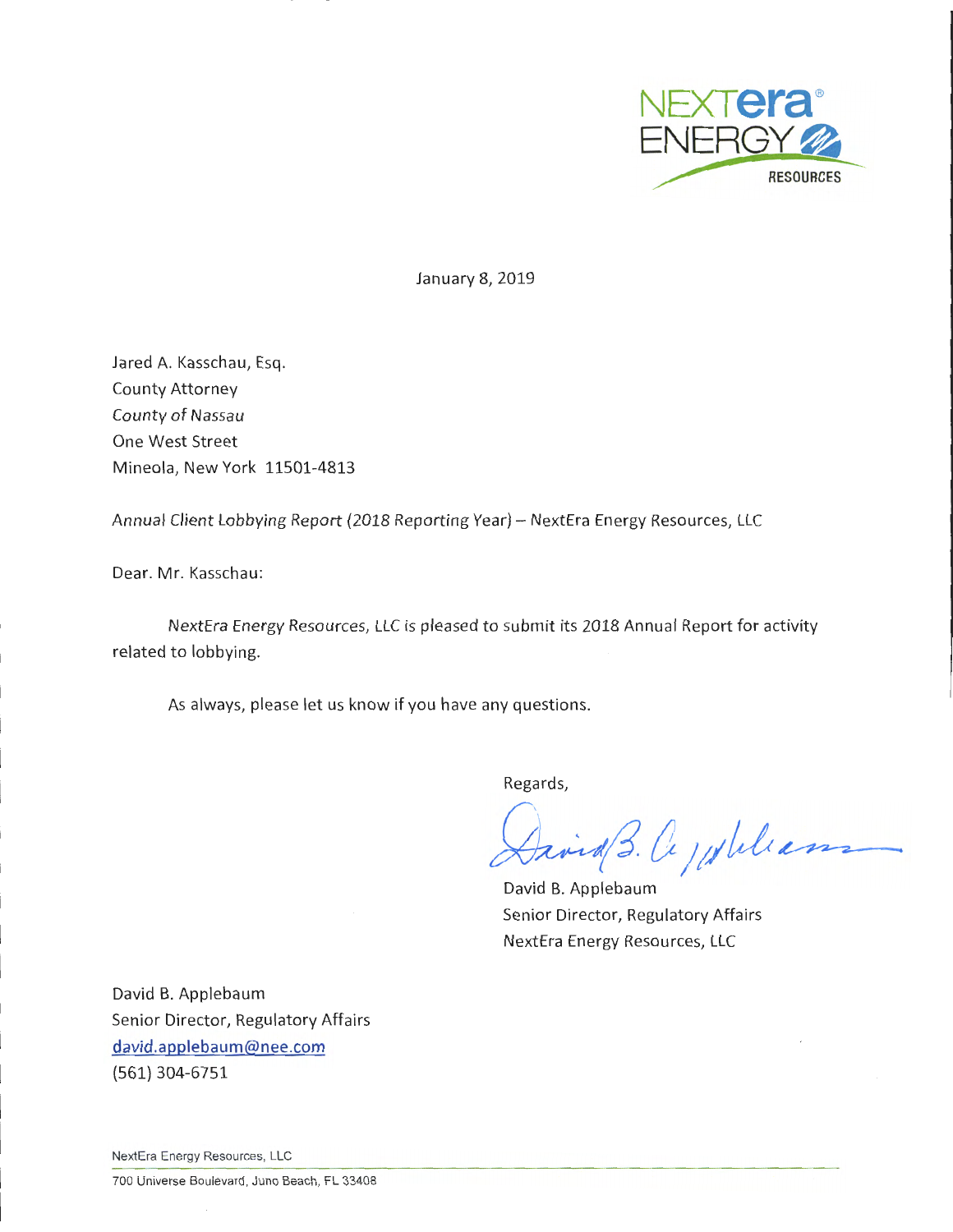

# County of Nassau

## Lobbyist Client Annual Report

## For the reporting year 2018

1. Name, address and telephone number of client utilizing a lobbyist:

NextEra Energy Resources, LLC 700 Universe Boulevard Juno Beach, Florida 33408 (561) 304-6751

2. Name, address and telephone number of each lobbyist retained, employed, or designated by client:

Park Strategies, LLC 101 Park Avenue Suite 2506 New York, New York 10178 (212) 883-5608

3. A description of the subject or subjects on which each lobbyist retained, employed or designated by such client has lobbied:

N/A

1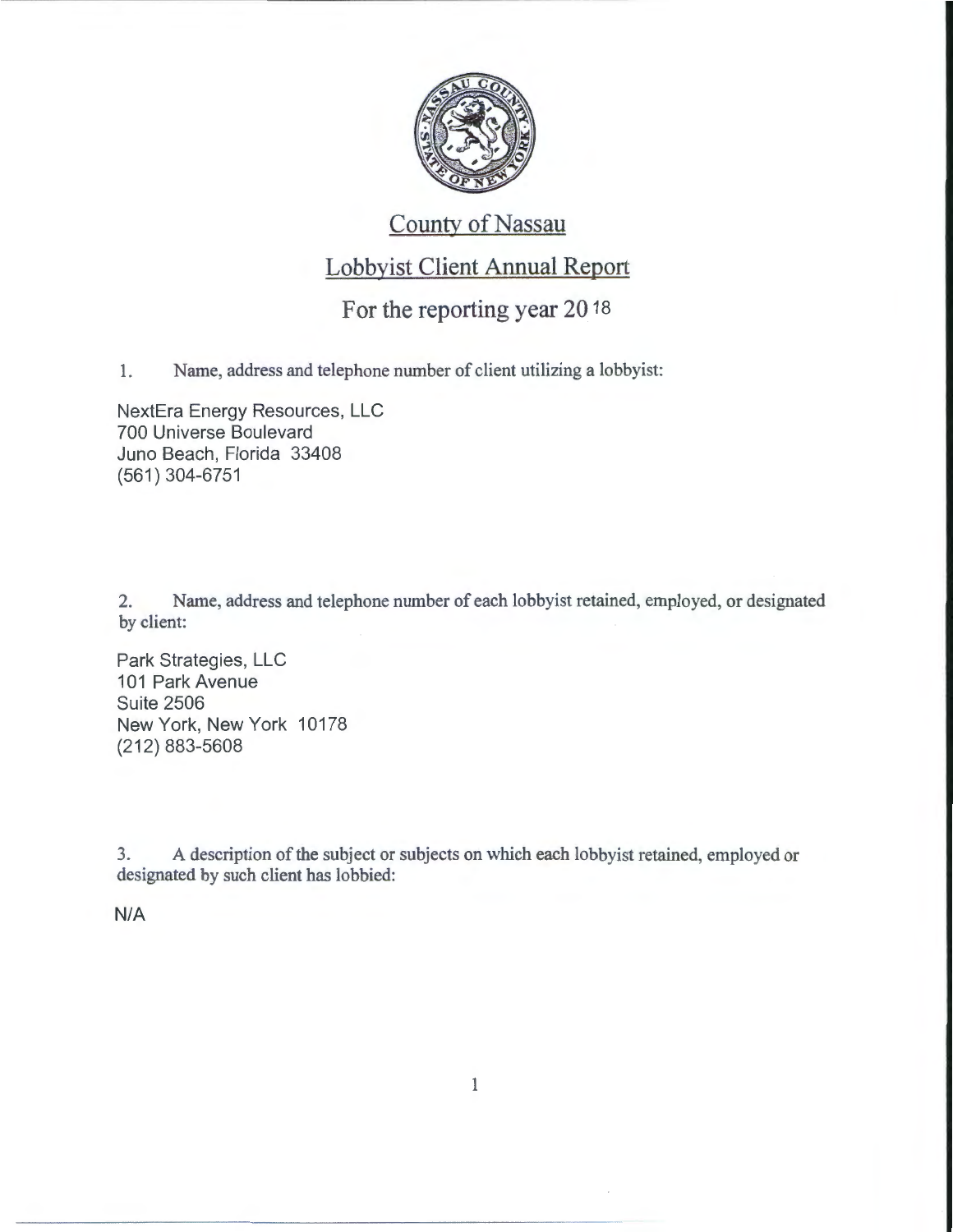4. Names of the persons and agencies before which such lobbyist has lobbied:

N/A

5. List below the expenses paid or incuned in relation to the lobbyist(s) retained by client or for any other lobbying:

| Amount | Details        |
|--------|----------------|
| \$0    |                |
|        |                |
|        |                |
|        |                |
|        |                |
|        |                |
|        |                |
|        |                |
|        |                |
|        |                |
|        |                |
|        |                |
|        | $\overline{2}$ |